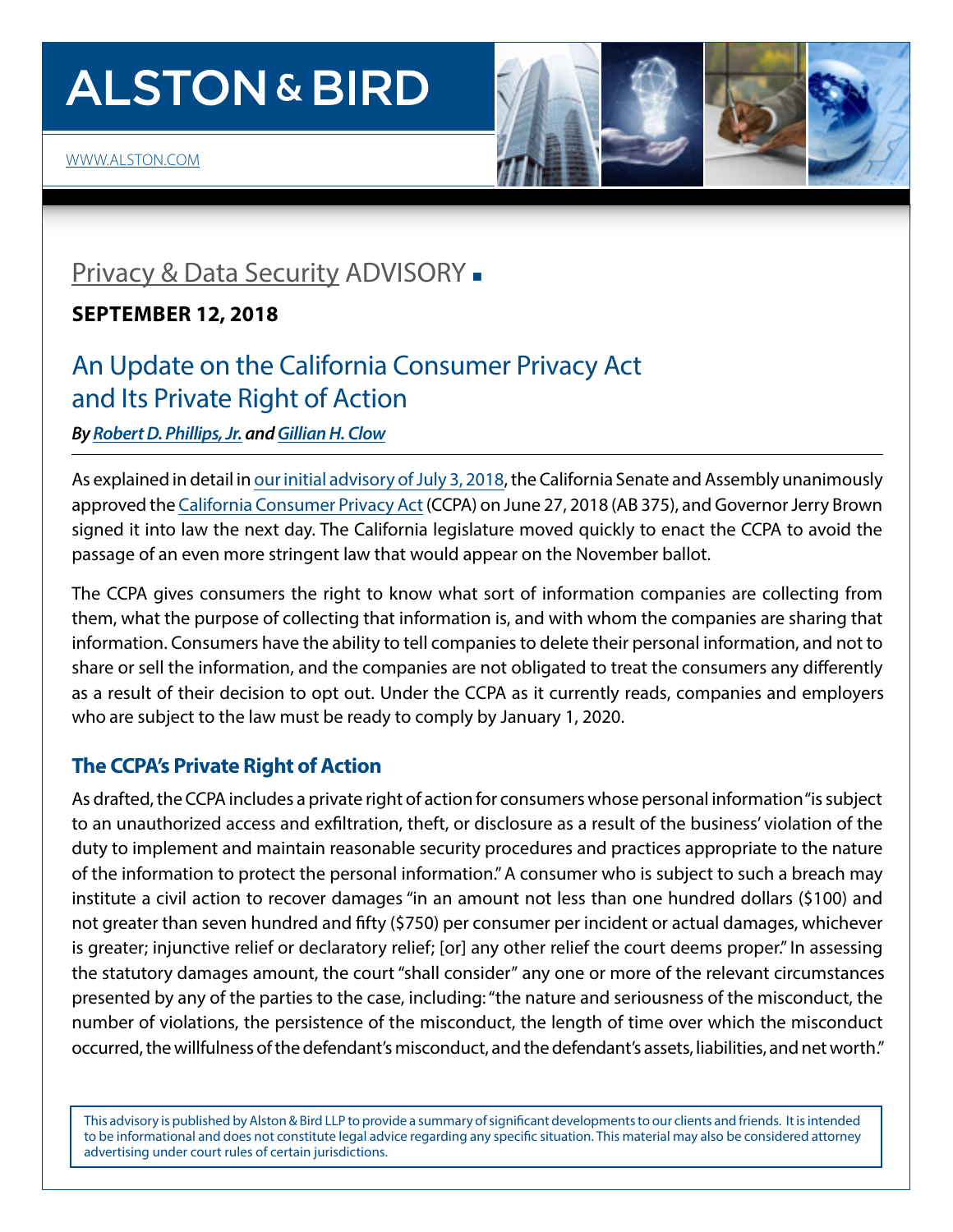A consumer may bring a lawsuit under the Act's private right of action if he or she is able to meet certain requirements. Before initiating any lawsuit against a business for statutory damages on either an individual or classwide basis, a consumer must provide that business with 30 days' written notice identifying the specific provisions of the CCPA that the consumer alleges have been or are being violated. If the business is able to cure the alleged violation and provides the consumer with notice that it has done so and that it will not continue to violate the CCPA, the consumer cannot initiate a lawsuit against that business seeking statutory damages. If a business continues to violate the CCPA in breach of the express written statement provided to the consumer, however, the consumer may initiate an action against the business to enforce the written statement and may pursue statutory damages for each breach of the express written statement, as well as any other violation of the Act that postdates the written statement. If the consumer intends to bring an action for actual pecuniary damages only, no notice is required.

Upon receiving notice from an individual consumer about their intent to bring a lawsuit under the CCPA's private right of action, the attorney general can do one of three things, all within 30 days. The attorney general's office can notify the consumer that the attorney general intends to prosecute the action instead, and if the attorney general fails to prosecute within six months, the consumer may proceed. Or the attorney general can simply do nothing within the 30-day deadline, allowing the consumer to proceed under the private right of action. The attorney general may also notify the consumer intending to bring the action that he or she shall not proceed with it.

## **Developments After Enactment**

## *The proposed "cleanup" bill: Senate Bill 1121*

On August 6, 2018, a proposed "cleanup" bill, [Senate Bill 1121,](https://leginfo.legislature.ca.gov/faces/billTextClient.xhtml?bill_id=201720180SB1121) was introduced by Senator Bill Dodd, with the goal of tackling various technical corrections to the CCPA. The proposed new language deletes the requirement that a consumer bringing a private right of action notify the attorney general, and the bill would limit the civil penalty to be assessed in an attorney general action to not more than \$2,500 per violation or \$7,500 per each intentional violation. The bill would also revise the timelines and requirements for the promulgation of regulations by the attorney general in connection with the Act.

### *Various business groups propose changes*

Also on August 6, 2018, more than three dozen business groups from the tech, retail, health, banking, and other sectors drafted a letter to California lawmakers aimed at making various "technical" changes to the CCPA to address some of the more substantive aspects of the statute and to extend the compliance deadline. These proposed amendments go further than Senator Dodd's proposed cleanup bill. In the letter, the groups asked for the compliance deadline to be extended and for the definition of "personal information" under the CCPA to be narrowed. Currently, the definition of personal information is information that is "associated with an individual," but the business groups feel that this is too attenuated to have any meaning. Instead, the business groups suggest that the definition of "personal information" should be linked or reasonably linked to the individual and that the information "is obtained as a result of the consumer's purchase or use of a product or service for personal, family, or household purposes."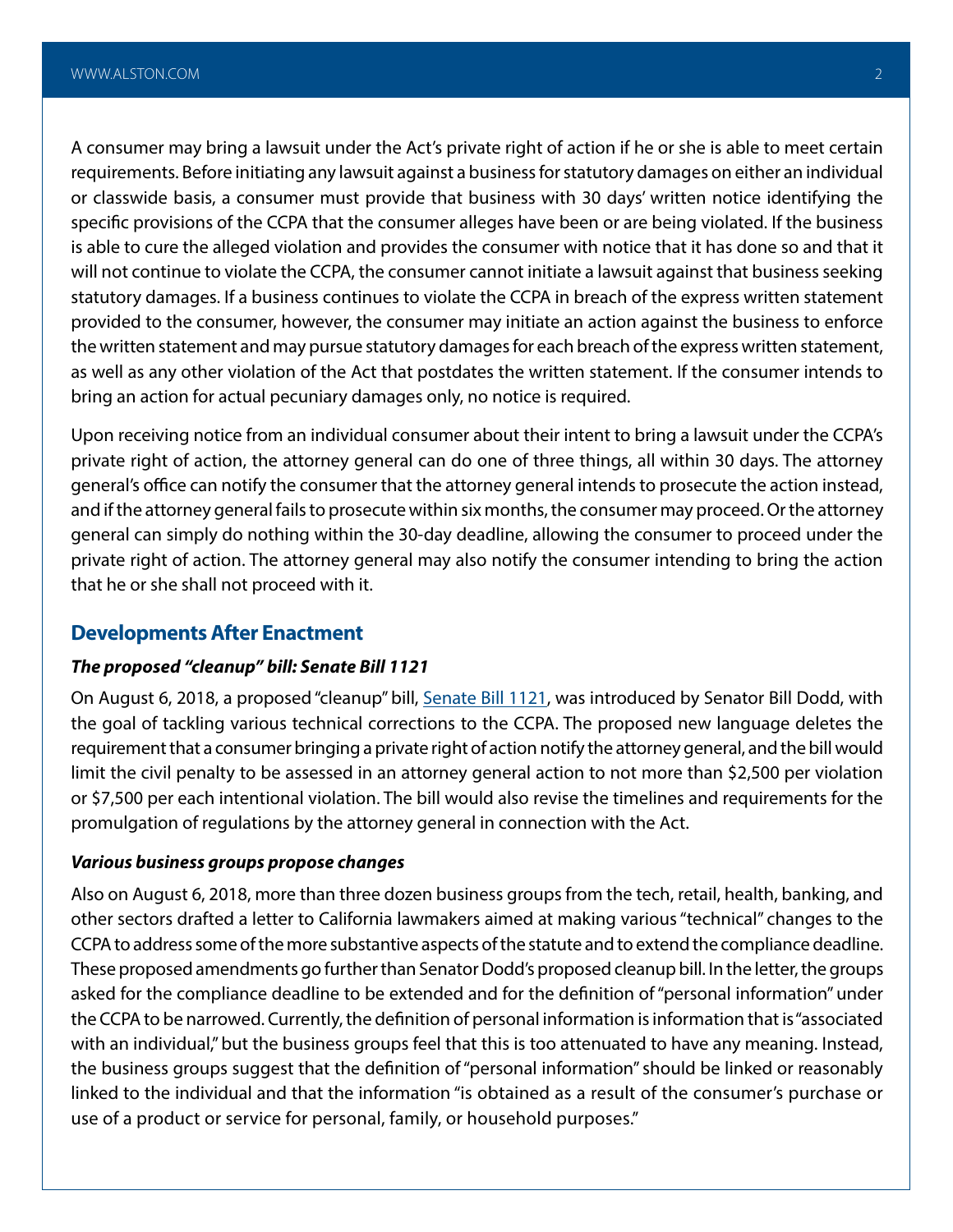#### *Consumer groups respond*

On August 13, a coalition of approximately 20 various consumer advocacy groups sent a letter to the authors of AB 375, saying that they should stay the course with the technical cleanup proposed by Senator Dodd and that the "sky is not falling." The crux of the consumer groups' argument is that the business groups' suggestions would water down the Act and would strip the CCPA of its intended safeguards. Instead, the California legislature should avoid making the "sweeping changes" proposed by the business groups.

#### *Attorney General Xavier Becerra weighs in*

On August 22, 2018, Attorney General Xavier Becerra chimed in with a letter addressed to the CCPA's sponsors, Assemblyman Ed Chau and Senator Robert Hertzberg. In the letter, the Becerra sets out his five issues with the CCPA. Becerra takes issue with the provision limiting the right of consumers to sue when there has been a data breach that involved their personal information, arguing that this private right of action is *too narrow*. He proposes that the private right of action should allow consumers to seek legal remedies for themselves to protect their own privacy, instead of the "limited right to sue" they are afforded under the CCPA only if they become a victim of a data breach. Becerra cautions that this limited private right of action will increase his need for enforcement resources. Where the line is ultimately drawn will be informative as business and employers prepare to respond to the enactment of the CCPA and begin to understand the parameters of lawsuits brought by individuals.

Becerra also pushes lawmakers to remove the "unnecessary requirement" that private plaintiffs notify the attorney general before filing data-breach-related claims under the law because the requirement would foster "unnecessary personnel and administrative costs" for the attorney general's office and "has no purpose as the courts not the Attorney General decide the merits of private lawsuits" and private litigation has no bearing on an attorney general's enforcement authority.

Becerra's third criticism was the section of the CCPA requiring the attorney general to provide opinions and warnings to "any business or third party" and to provide them with any opportunity to cure deficiencies before they could be held accountable for statutory violations. This requirement, according to the attorney general, would require his office to use public funds to provide "unlimited legal advice" to a private party that asked for it. He also argued this could create a conflict of interest by using taxpayer money to provide alleged violators of the CCPA with legal counsel but leaving the victims of the privacy violation on their own.

Finally, the letter proposed corrective language for the CCPA's civil penalty provision and took issue with the provision providing the attorney general's office with one year to conduct rulemaking for this newly established body of law, but failing to provide it with any resources to carry out the rulemaking, and thus must be provided with more time.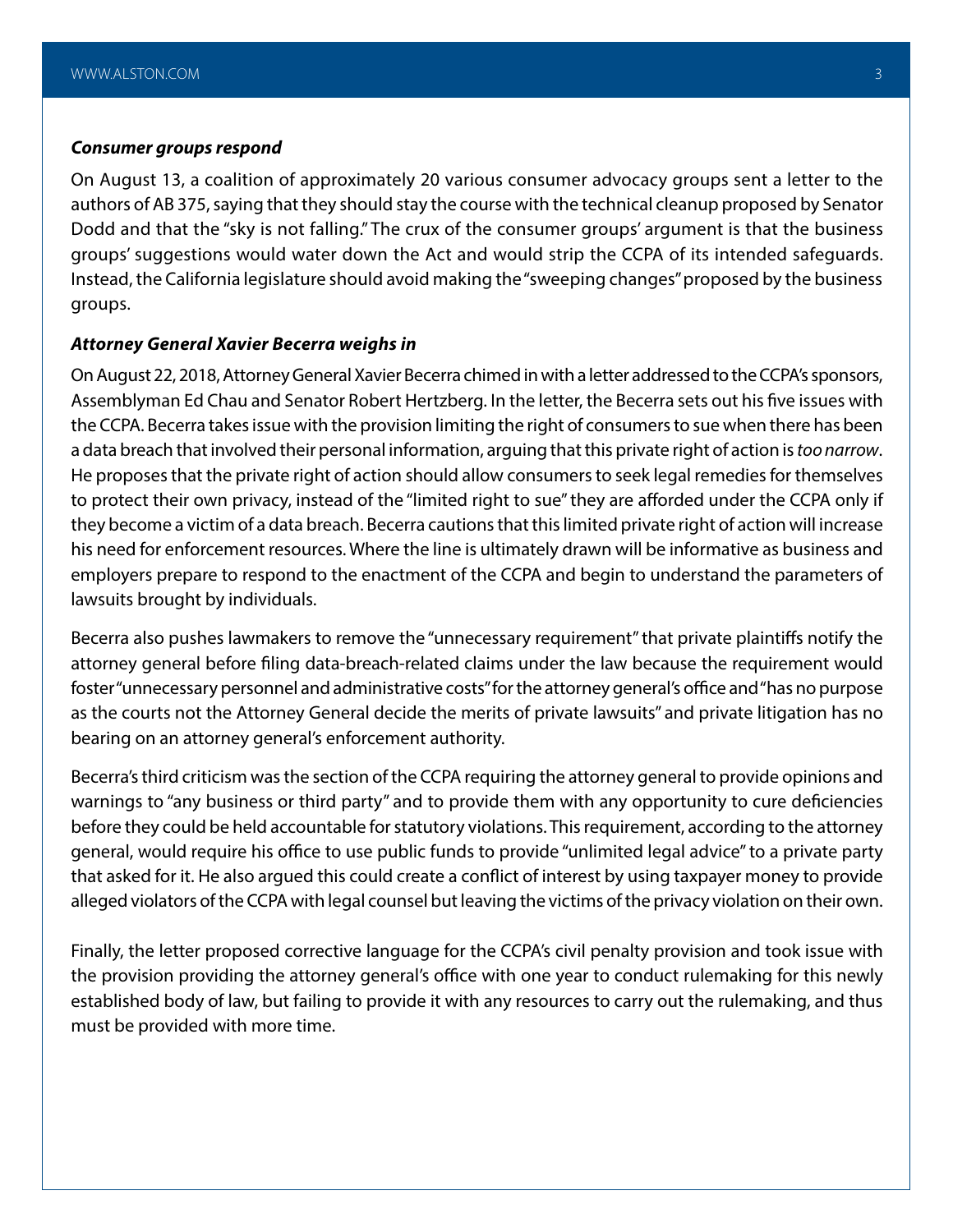# *Can plaintiffs use California Bus. & Prof. Code Section 17200's "unlawful" prong as an end-run around the narrow private right of action under the CCPA?*

Subsection (c) of Section 1798.150 provides that nothing in the Act "shall be interpreted to serve as the basis for a private right of action under any other law." The question then becomes whether the California legislature intended to prevent litigants from pursing redress for a business's violation of the CCPA under California Business and Professions Code Section 17200, also known as California's Unfair Competition Law (UCL). The UCL permits any person, acting for the interests of itself, its members, or the general public, to initiate an action for restitutionary and/or injunctive relief against a person or business entity who has engaged in "any unlawful, unfair or fraudulent business act or practice and unfair, deceptive, untrue or misleading advertising."

One could argue that the limiting language in the text of the CCPA itself, as well as the letter from the attorney general asking for a broader private right of action, means that the California legislature intended to prohibit private plaintiffs from seeking redress for alleged violations of the CCPA for which there is not a private right of action under the UCL, but at present, it is not explicitly clear based on the wording of the statute that that was the intention. If private plaintiffs are ultimately able to use the UCL's unlawful prong in this manner, this will effectively serve to create a private right of action, and the industry can expect significantly more lawsuits as a result.

### *Passage of SB 1121*

On Friday, August 31, the legislature passed SB 1121. Assuming Governor Jerry Brown signs the bill into law by September 30, the revised bill will delay enforcement of the CCPA by the attorney general and remove the requirements for individuals to notify the attorney general's office before filing their lawsuits. SB 1121 also prevents the state regulator from enforcing the CCPA until the sooner of July 1, 2020, or six months after the publication of the regulations. This change now no longer allows the attorney general to prevent a private plaintiff's case from going forward if the attorney general decides to prosecute instead. This change essentially streamlines a private plaintiff's path to litigation without having to seek approval (or wait 30 days) from the attorney general's office. Further, SB 1121 addresses the business groups' concern about the definition of "personal information" by including that data must be "reasonably linked, directly or indirectly, with a particular consumer or household."

# **Looking Forward**

What the CCPA will ultimately look like when it is ultimately enacted continues to be somewhat of a moving target, and the California legislature is expected to make more substantive changes to the law. As we continue to monitor the input from business and consumer groups as well as the attorney general's office, it is becoming increasingly clear that the private right of action portends an onslaught of consumer privacy lawsuits, especially if the ultimate version adopts the attorney general's proposed expansive revision of what falls under the private right of action.